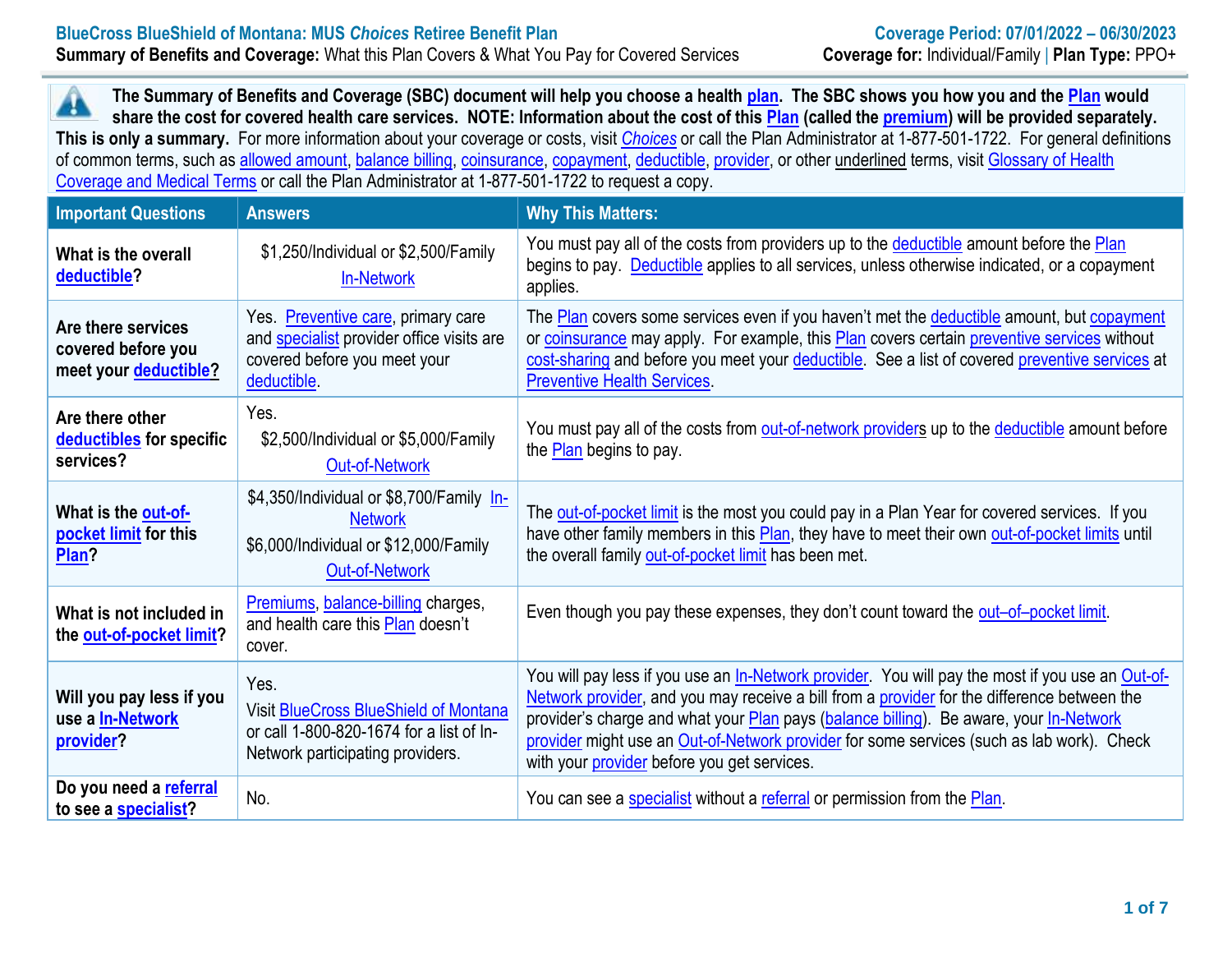

| <b>Common Medical Event</b>                                                                               | <b>Services You May Need</b>                                                                                                    | <b>What You Will Pay</b>                                                                               |                                                | <b>Limitations, Exceptions,</b>                                                                                                                                                                        |  |
|-----------------------------------------------------------------------------------------------------------|---------------------------------------------------------------------------------------------------------------------------------|--------------------------------------------------------------------------------------------------------|------------------------------------------------|--------------------------------------------------------------------------------------------------------------------------------------------------------------------------------------------------------|--|
|                                                                                                           |                                                                                                                                 | <b>In Network Provider</b>                                                                             | <b>Out of Network Provider</b>                 | & Other Important Information                                                                                                                                                                          |  |
|                                                                                                           | Primary Care Provider (PCP)<br>office visit to treat an injury or<br>illness, includes Naturopathic<br>and Telemedicine visits. | \$30 copay/office visit;<br>30% coinsurance for<br>other outpatient<br>services; deductible<br>applies | 40% coinsurance;<br>deductible applies         | Office visit limited to evaluation and<br>management charges. All other charges are<br>subject to deductible and coinsurance.<br>Naturopathic services- You may be<br>responsible for balance billing. |  |
| If you visit a health care<br>provider's office or<br>clinic                                              | <b>Specialist Provider office visit</b>                                                                                         | \$50 copay/office visit;<br>30% coinsurance for<br>other outpatient<br>services; deductible<br>applies | 40% coinsurance;<br>deductible applies         | Office visit limited to evaluation and<br>management charges.<br>All other charges are subject to deductible and<br>coinsurance.                                                                       |  |
|                                                                                                           | Preventive care/screening/<br>Immunization                                                                                      | $0\%$                                                                                                  | 40% coinsurance;<br>deductible applies         | You may have to pay for services that aren't<br>preventive. Ask your provider if the services<br>you need are preventive. Then check what<br>your Plan will pay for.                                   |  |
|                                                                                                           | Diagnostic test (x-ray, blood<br>work)                                                                                          | 30% coinsurance;<br>deductible applies                                                                 | 40% coinsurance;<br>deductible applies         |                                                                                                                                                                                                        |  |
| If you have a test                                                                                        | Imaging (CT/PET scans,<br>MRI <sub>s</sub> )                                                                                    | 30% coinsurance;<br>deductible applies                                                                 | 40% coinsurance;<br>deductible applies         | May require prior authorization.                                                                                                                                                                       |  |
|                                                                                                           |                                                                                                                                 | <b>Retail</b><br>(34-day supply)                                                                       | <b>Retail or Mail Order</b><br>(90-day supply) |                                                                                                                                                                                                        |  |
| If you need drugs to<br>treat your illness or<br>condition<br>More information about<br>prescription drug | Certain Preventive Drugs-<br>(Tier \$0)<br>Preferred brand drugs-<br>(Tier 1)                                                   | \$0 copay<br>\$15 copay                                                                                | \$0 copay<br>\$30 copay                        | Covers up to a 34-day supply (retail<br>prescription); 90-day supply (retail or mail<br>order prescription).                                                                                           |  |
| coverage is available at<br><b>Navitus Health Solutions</b>                                               | (Tier 2)<br>Non-preferred brand drugs-                                                                                          | \$50 copay                                                                                             | $$100$ copay                                   |                                                                                                                                                                                                        |  |

All **[coinsurance](https://www.healthcare.gov/sbc-glossary/#coinsurance)** costs shown in this chart are after your **[deductible](https://www.healthcare.gov/sbc-glossary/#deductible)** has been met, if a **[deductible](https://www.healthcare.gov/sbc-glossary/#deductible)** applies.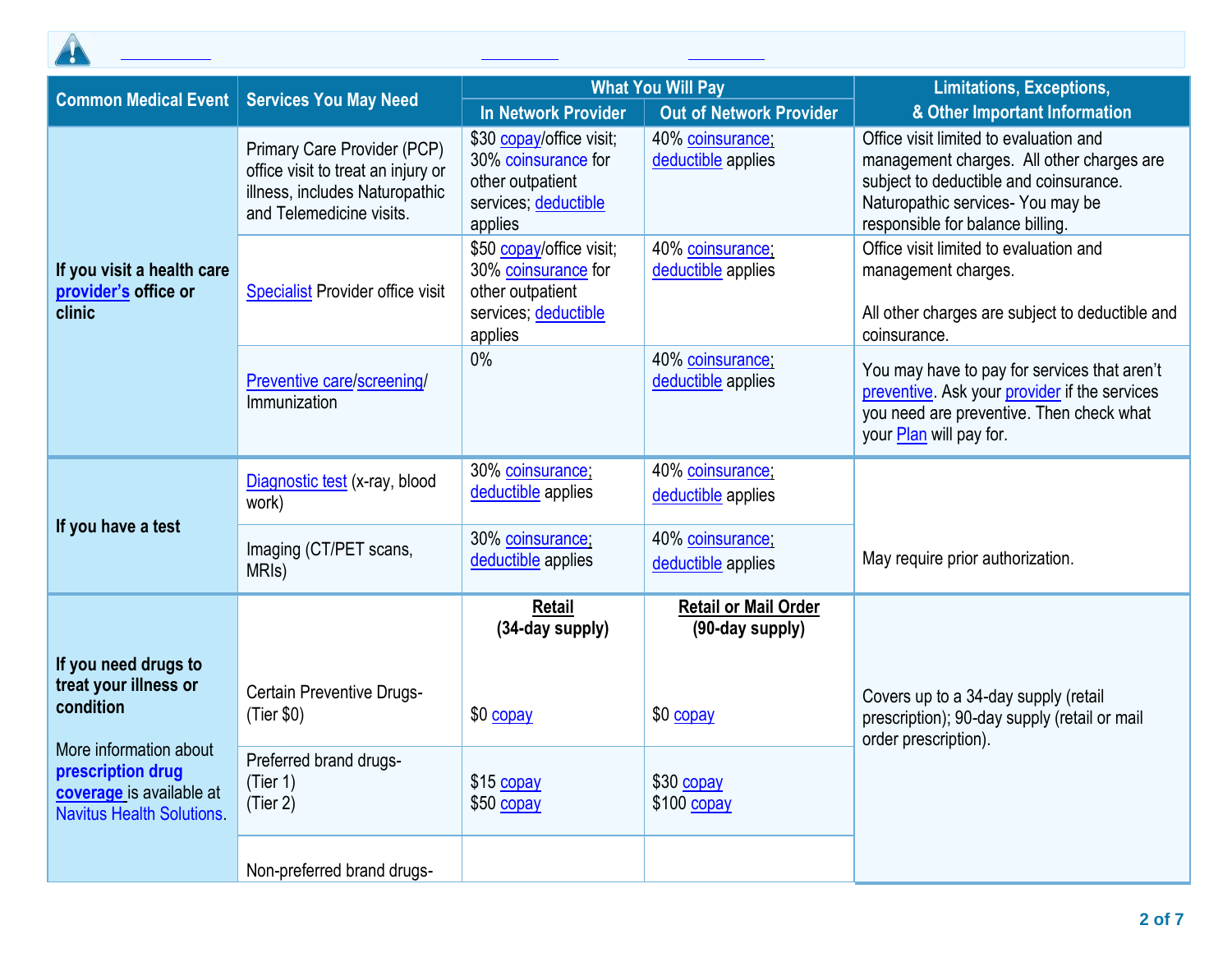| <b>Common Medical Event</b>                |                                                                 | <b>What You Will Pay</b>                                                                      |                                                                                               | <b>Limitations, Exceptions,</b>                                                                                               |
|--------------------------------------------|-----------------------------------------------------------------|-----------------------------------------------------------------------------------------------|-----------------------------------------------------------------------------------------------|-------------------------------------------------------------------------------------------------------------------------------|
|                                            | <b>Services You May Need</b>                                    | In Network Provider                                                                           | <b>Out of Network Provider</b>                                                                | & Other Important Information                                                                                                 |
|                                            | (Tier 3)                                                        | 50% coinsurance                                                                               | 50% coinsurance                                                                               |                                                                                                                               |
|                                            | <b>Specialty drugs</b> (Tier 4)                                 | \$200 copay (preferred<br>specialty pharmacy)                                                 |                                                                                               | 50% coinsurance does not apply to annual                                                                                      |
|                                            | Out-of-Pocket Limit-<br>\$2,150/Individual or<br>\$4,300/Family | 50% coinsurance (retail<br>or out-of-network<br>pharmacy)                                     |                                                                                               | prescription out-of-pocket limit.                                                                                             |
| If you have outpatient<br>surgery          | Facility fee (e.g., ambulatory<br>surgery center)               | 30% coinsurance;<br>deductible applies                                                        | 40% coinsurance;<br>deductible applies                                                        | None.                                                                                                                         |
|                                            | Physician/surgeon fees                                          | 30% coinsurance;<br>deductible applies                                                        | 40% coinsurance;<br>deductible applies                                                        | None.                                                                                                                         |
|                                            | <b>Emergency Room care</b>                                      | \$250 copay/visit; 30%<br>coinsurance for other<br>outpatient services;<br>deductible applies | \$250 copay/visit; 25%<br>coinsurance for other<br>outpatient services;<br>deductible applies | None.                                                                                                                         |
| If you need immediate<br>medical attention | <b>Emergency medical</b><br>transportation                      | \$200 copay/transport                                                                         | \$200 copay/transport                                                                         | Medical emergency only or from one facility to<br>another for a higher level of care.                                         |
|                                            | <b>Urgent Care</b>                                              | \$75 copay/visit; 30%<br>coinsurance for other<br>outpatient services;<br>deductible applies  | \$75 copay/visit; 25%<br>coinsurance for other<br>outpatient services;<br>deductible applies  | Office visit limited to evaluation and<br>management charges. All other charges are<br>subject to deductible and coinsurance. |
| If you have a hospital<br>stay             | Facility fee (e.g., hospital<br>room)                           | 30% coinsurance;<br>deductible applies                                                        | 40% coinsurance;<br>deductible applies                                                        | Pre-certification recommended for all inpatient<br>admissions.                                                                |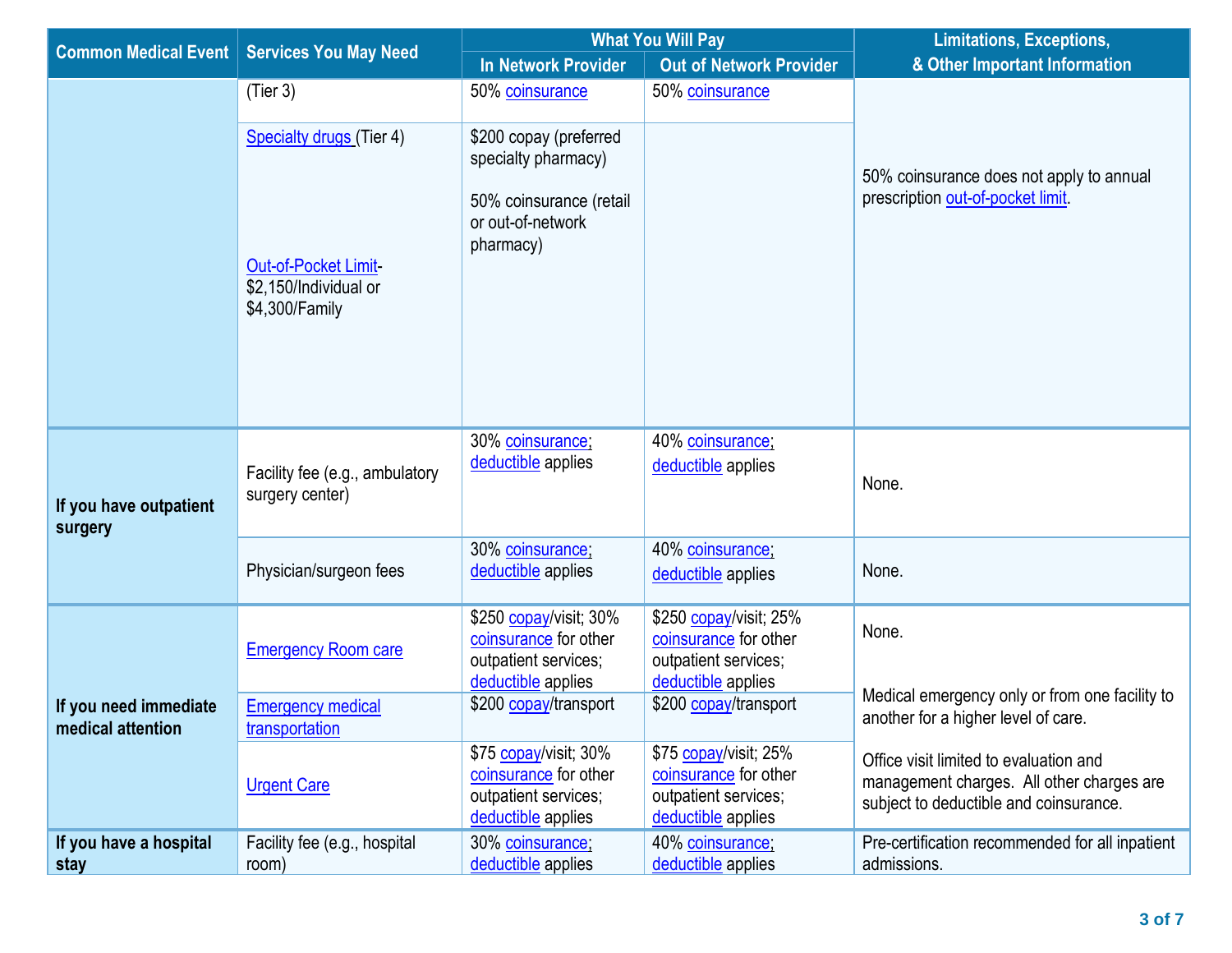| <b>Common Medical Event</b>                                             | <b>Services You May Need</b>                                                                                                                                                          | <b>What You Will Pay</b>                                                                      |                                        | <b>Limitations, Exceptions,</b>                                                                                                                                                    |  |
|-------------------------------------------------------------------------|---------------------------------------------------------------------------------------------------------------------------------------------------------------------------------------|-----------------------------------------------------------------------------------------------|----------------------------------------|------------------------------------------------------------------------------------------------------------------------------------------------------------------------------------|--|
|                                                                         |                                                                                                                                                                                       | <b>In Network Provider</b>                                                                    | <b>Out of Network Provider</b>         | & Other Important Information                                                                                                                                                      |  |
|                                                                         |                                                                                                                                                                                       |                                                                                               |                                        |                                                                                                                                                                                    |  |
|                                                                         | Physician/surgeon fees                                                                                                                                                                | 30% coinsurance;<br>deductible applies                                                        | 40% coinsurance;<br>deductible applies | None.                                                                                                                                                                              |  |
| If you need mental<br>health, behavioral<br>health, or substance        | <b>Outpatient services</b>                                                                                                                                                            | 1 <sup>st</sup> 4 visits at \$0, then<br>\$30 copay/visit<br>Psychiatrist-\$50<br>copay/visit | 40% coinsurance;<br>deductible applies | 1 <sup>st</sup> 4 visits at \$0 copay/visit- mental health,<br>behavioral health, and substance abuse<br>combined visits (excludes psychiatrist).                                  |  |
| abuse services                                                          | Inpatient services                                                                                                                                                                    | 30% coinsurance;<br>deductible applies                                                        | 40% coinsurance;<br>deductible applies |                                                                                                                                                                                    |  |
|                                                                         | Office visits                                                                                                                                                                         | \$30 copay/visit                                                                              | 40% coinsurance;<br>deductible applies |                                                                                                                                                                                    |  |
| If you are pregnant                                                     | Childbirth/delivery<br>professional services                                                                                                                                          | 30% coinsurance;<br>deductible applies                                                        | 40% coinsurance;<br>deductible applies | None.                                                                                                                                                                              |  |
|                                                                         | Childbirth/delivery facility<br>services                                                                                                                                              | 30% coinsurance;<br>deductible applies                                                        | 40% coinsurance;<br>deductible applies |                                                                                                                                                                                    |  |
|                                                                         | <b>Home Health Care</b>                                                                                                                                                               | \$30 copay/visit                                                                              | 40% coinsurance;<br>deductible applies | Prior authorization is recommended/max 30<br>visits/year.                                                                                                                          |  |
| If you need help<br>recovering or have<br>other special health<br>needs | Outpatient Rehabilitative<br>services visit- physical,<br>speech, occupational,<br>pulmonary, cardiac,<br>respiratory, and medical<br>massage therapies;<br>chiropractic; acupuncture | \$30 copay/visit                                                                              | 40% coinsurance;<br>deductible applies | Outpatient maximum 60 visits/year- all<br>outpatient rehabilitative services combined.<br>Massage therapy and Acupuncture services-<br>You may be responsible for balance billing. |  |
|                                                                         | Inpatient Rehabilitative<br><b>services</b>                                                                                                                                           | 30% coinsurance;<br>deductible applies                                                        | 40% coinsurance;<br>deductible applies | Inpatient maximum 30 days/year.                                                                                                                                                    |  |
|                                                                         |                                                                                                                                                                                       |                                                                                               |                                        |                                                                                                                                                                                    |  |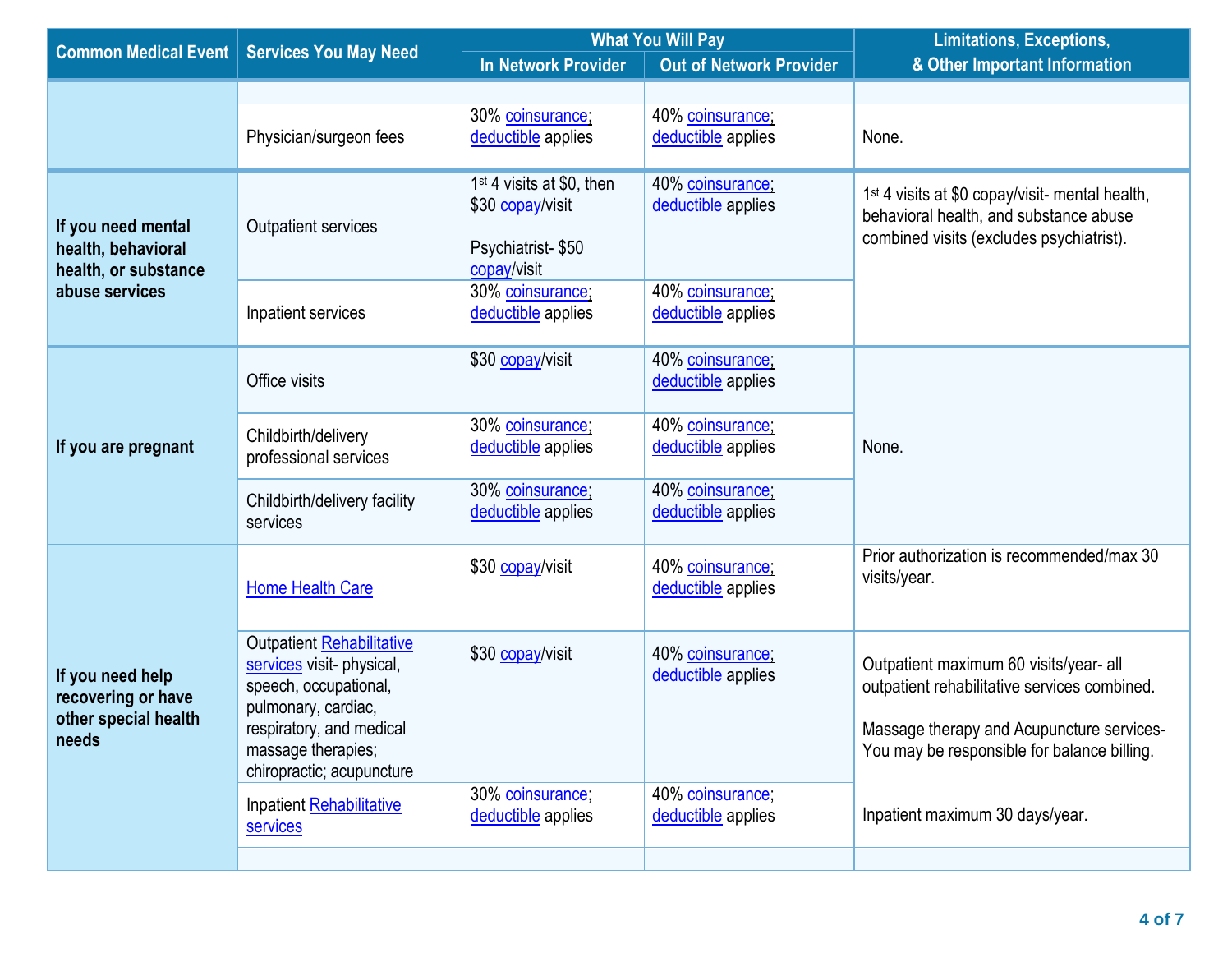| <b>Common Medical Event</b>       | <b>Services You May Need</b>                                                     |                                        | <b>What You Will Pay</b>               | <b>Limitations, Exceptions,</b>                                                                                                                                                   |  |
|-----------------------------------|----------------------------------------------------------------------------------|----------------------------------------|----------------------------------------|-----------------------------------------------------------------------------------------------------------------------------------------------------------------------------------|--|
|                                   |                                                                                  | In Network Provider                    | <b>Out of Network Provider</b>         | & Other Important Information                                                                                                                                                     |  |
|                                   | <b>Skilled Nursing Facility</b>                                                  | 30% coinsurance;<br>deductible applies | 40% coinsurance;<br>deductible applies | Prior authorization is recommended/max 30<br>days/year.                                                                                                                           |  |
|                                   | <b>Durable Medical Equipment</b>                                                 | 30% coinsurance;<br>deductible applies | 40% coinsurance;<br>deductible applies |                                                                                                                                                                                   |  |
|                                   | <b>Hospice services</b>                                                          | 30% coinsurance;<br>deductible applies | 40% coinsurance;<br>deductible applies | Maximum is 6 months.                                                                                                                                                              |  |
| If you need dental or<br>eye care | Eye exam<br>*** covered by medical plan                                          | 0%                                     | 40% coinsurance;<br>deductible applies | Limited to one exam per year (routine or<br>medical).                                                                                                                             |  |
|                                   | <b>Optional Vision Hardware</b><br>*** BlueCross BlueShield of<br><b>Montana</b> |                                        |                                        | Up to \$300- 1 pair of eyeglass frames and<br>lenses, in lieu of contact lenses/year.<br>Up to \$200-1 purchase of contact lenses, in<br>lieu of eyeglass frames and lenses/year. |  |
|                                   | Dental<br>*** Delta Dental                                                       | Fee schedule payment.                  | Fee schedule payment.                  | Select Plan covers up to \$1,500/individual                                                                                                                                       |  |

## **Excluded Services & Other Covered Services:**

|                                                                                                                              | Services Your Plan Generally Does NOT Cover (Check your Plan document for more information and a list of any other excluded services.) |           |                                                       |  |                                                    |  |
|------------------------------------------------------------------------------------------------------------------------------|----------------------------------------------------------------------------------------------------------------------------------------|-----------|-------------------------------------------------------|--|----------------------------------------------------|--|
|                                                                                                                              | <b>Cosmetic Surgery</b><br><b>Infertility Treatment</b>                                                                                |           | Homeopathic services<br>Non-surgical treatment of TMJ |  | Work related accident/illness<br>Routine Foot Care |  |
| Other Covered Services (Limitations may apply to these services. This isn't a complete list. Please see your Plan document.) |                                                                                                                                        |           |                                                       |  |                                                    |  |
|                                                                                                                              | <b>Hearing Aids</b>                                                                                                                    | $\bullet$ | <b>Private Duty Nursing</b>                           |  | Medically necessary travel with prior              |  |
|                                                                                                                              | Organ transplant                                                                                                                       |           | Emergency Care when traveling outside of the          |  | authorization                                      |  |
|                                                                                                                              |                                                                                                                                        |           | U.S.                                                  |  | <b>Bariatric Surgery</b>                           |  |

Your Rights to Continue Coverage: If you lose coverage under the Plan, then, depending upon the circumstances, Federal and State laws may provide protections that allow you to keep health coverage. Any such rights may be limited in duration and will require you to pay a **premium**, which may be significantly higher than the premium you pay while covered under the Plan. Other limitations on your rights to continue coverage may also apply.

 You can keep this coverage as long as your premiums are paid, unless your employment terminates, or hours worked drop below 2 0. If you have no other coverage, you can choose to keep this coverage by electing COBRA (Consolidated Omnibus Budget Reconciliation Act). See your campus Human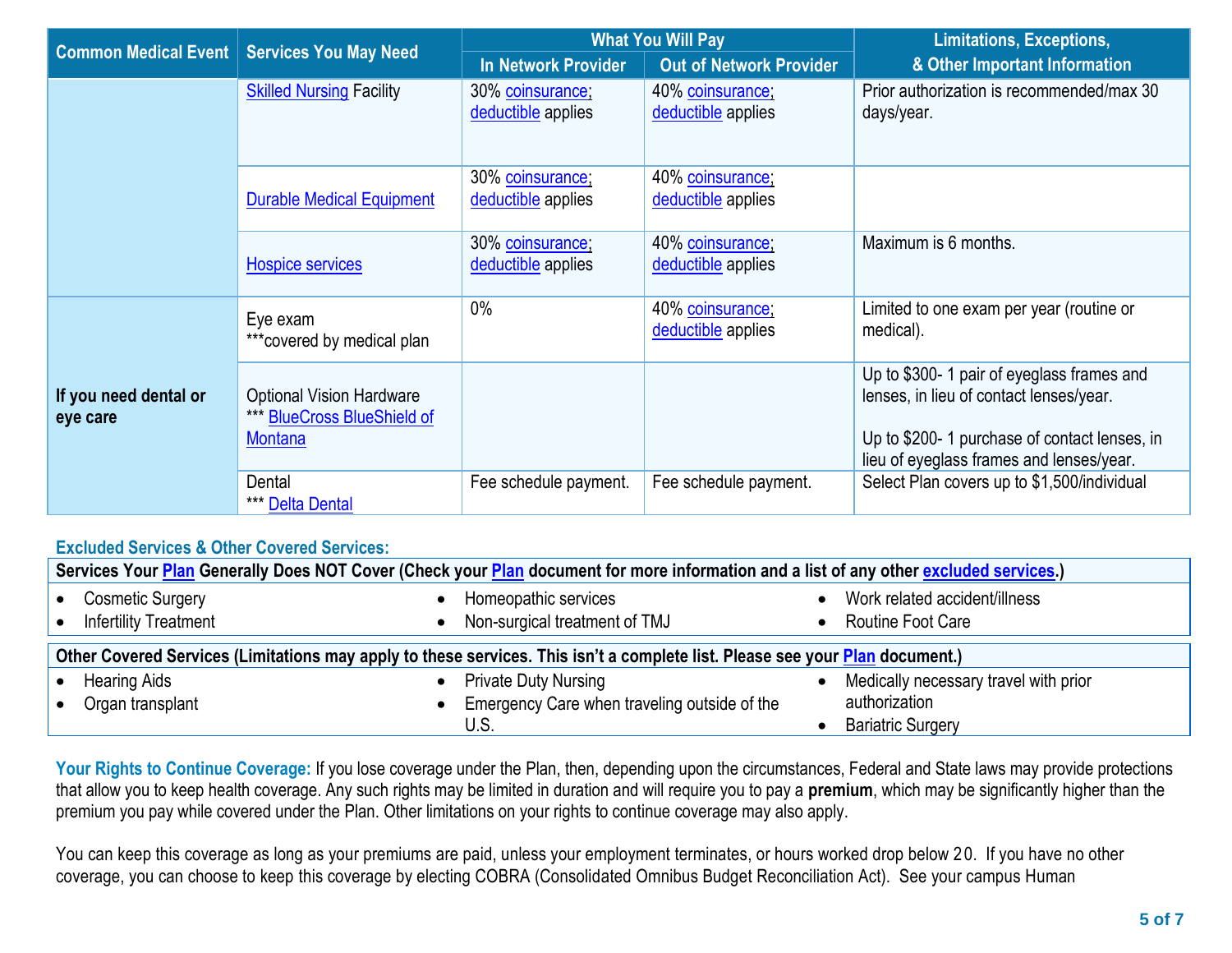Resources/Benefits office for rules regarding election of COBRA benefits and making premium payments.

For more information on your rights to continue coverage, visit *[Choices](https://choices.mus.edu/)* or call the Plan at 1-877-501-1722.

Other coverage options may be available to you too, including buying individual insurance coverage through the Health Insurance [Marketplace.](https://www.healthcare.gov/sbc-glossary/#marketplace) For more information about the [Marketplace,](https://www.healthcare.gov/sbc-glossary/#marketplace) visit [HealthCare.gov](http://www.healthcare.gov/) or call 1-800-318-2596.

Your Grievance and Appeals Rights: If you have a complaint or are dissatisfied with a denial of coverage for claims under your Plan, you may be able to [appeal](https://www.healthcare.gov/sbc-glossary/#appeal) or file a [grievance.](https://www.healthcare.gov/sbc-glossary/#grievance) For more information about your rights, look at the explanation of benefits you will receive for that medical [claim.](https://www.healthcare.gov/sbc-glossary/#claim) Your [Plan](https://www.healthcare.gov/sbc-glossary/#plan) documents also provide complete information to submit a [claim,](https://www.healthcare.gov/sbc-glossary/#claim) [appeal,](https://www.healthcare.gov/sbc-glossary/#appeal) or a [grievance](https://www.healthcare.gov/sbc-glossary/#grievance) for any reason to your [Plan.](http://plan/) For more information about your rights, this notice, or assistance, call BlueCross BlueShield of Montana at 1-800-820-1674, visit *[Choices](https://choices.mus.edu/)*, or call the Plan at 1-877-501-1722.

## **Does this Plan provide Minimum Essential Coverage? Yes**.

The Affordable Care Act requires people to have health care coverage that qualifies as "minimum essential coverage." **This Plan does provide** [Minimum Essential](https://www.healthcare.gov/sbc-glossary/#minimum-essential-coverage)  [Coverage.](https://www.healthcare.gov/sbc-glossary/#minimum-essential-coverage)

If you don't have *Minimum Essential Coverage* for a month, you'll have to make a payment when you file your tax return unless you qualify for an exemption from the requirement that you have health coverage for that month.

## **Does this Plan meet Minimum Value Standards? Yes**.

 The Affordable Care Act establishes a minimum value standard of benefits of a health plan. **This health coverage does meet the** [Minimum Value Standards](https://www.healthcare.gov/sbc-glossary/#minimum-value-standard) **for the benefits it provides.** 

If your <u>Plan</u> doesn't meet the <u>Minimum Value Standards</u>, you may be eligible for a <u>premium tax credit</u> to help you pay for a <u>plan</u> through the <u>Marketplace</u>.

––––––––––––––––––––––*To see examples of how this Plan might cover costs for a sample medical situation, see the next section–––––––––––*–––––––––––